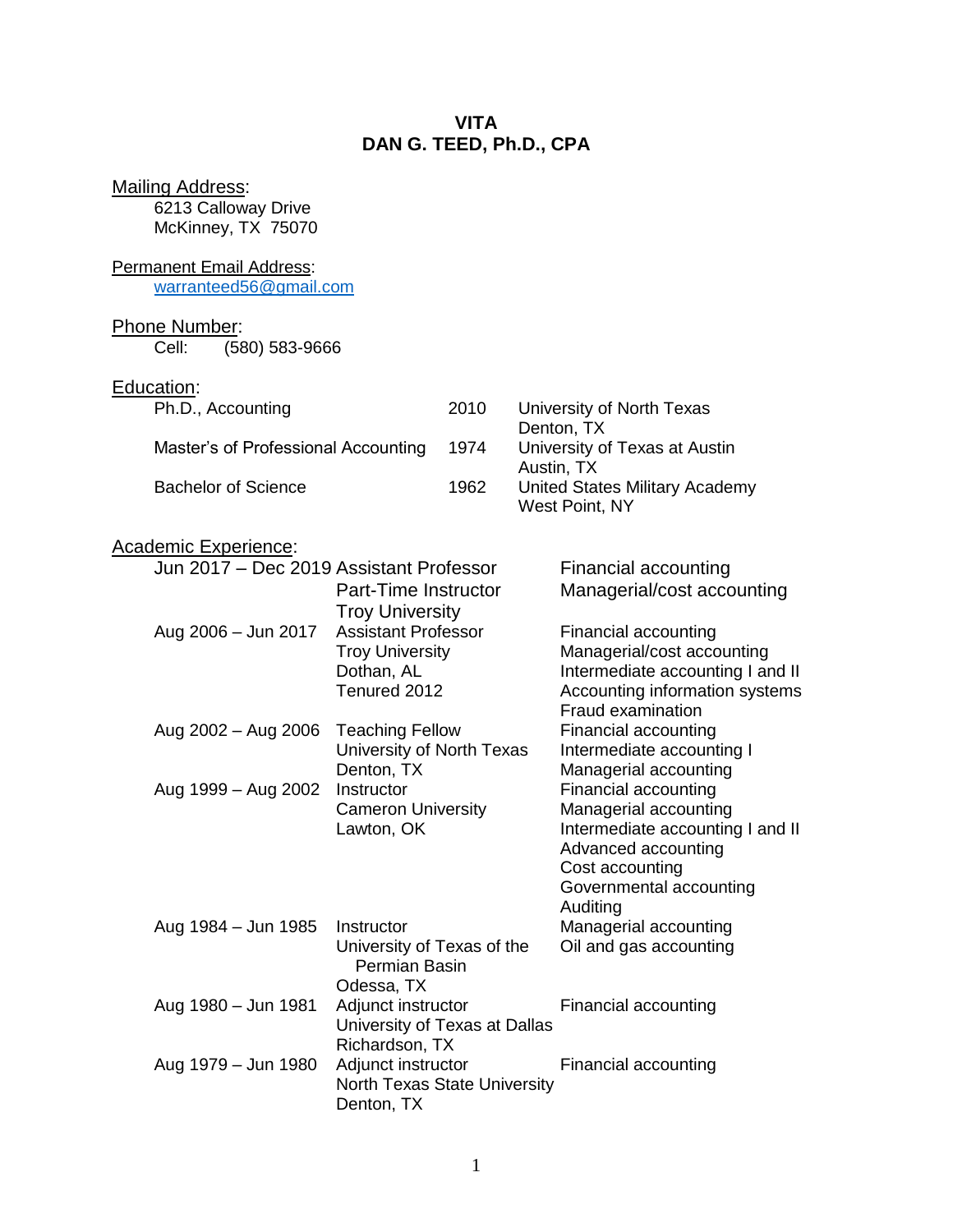## Professional Experience:

Twenty-seven years of experience in various aspects of accounting, including experience as both an independent CPA and as an accountant in industry. Functioned as regional manager for a national service company, having charge of both production and marketing for the Eastern United States. Managed own CPA practice, performed tax manager and Management Advisory Services (MAS) manager responsibilities for several local and regional CPA firms. Functioned as one of several tax accountants at the international corporate headquarters of Texas Instruments, Inc., Dallas, TX.

#### Professional Activities:

Certified Public Accountant, States of Texas and Oklahoma Faculty Advisor, Delta Mu Delta Honorary Business Society, Cameron University On-Campus Advisor, Alpha Phi Social Sorority, Cameron University Coordinator, Business Internship Program, School of Business, Cameron University Chair, External Advisory Committee, Cameron University Sponsor, Business and Accounting Student Organization, Cameron University Treasurer, Southwest Chapter, OSCPA Past President and Member, Lawton Kiwanis Club, Lawton, OK Treasurer, Texoma West Point Society, Lawton, OK Advisor, Lawton High School Key Club, Lawton, OK Chair, Centenary Centennial Committee, Centenary United Methodist Church, Lawton, OK Treasurer, Ted Marley Mayoral Campaigns, Lawton, OK Member and Board of Directors, Dothan Kiwanis Club, Dothan, AL Member and Board of Directors, Dothan/Houston County Rotary Club, Dothan, AL Bulletin Editor, Dothan/Houston County Rotary Club, Dothan, AL Faculty Advisor, Delta Mu Delta Honorary Business Society, Troy University Faculty Advisor, Student AICPA Organization, Troy University Member, Scholarship Committee, Troy University, 2010 Chair, Business Law Position Search Committee, Troy University Member, Associate Dean Search Committee, Troy University Manuscript review contribution, *Intermediate Accounting* (14<sup>th</sup> Ed.), Kieso, Weygandt, and Warfield, John Wiley & Sons, Inc., Hoboken, NJ, 2012 Manuscript review contribution, *Cost Accounting* (9th Ed.), Kinney and Raiborn, South-Western Cengage Learning, Mason, OH, 2013. Treasurer, West Point Society of the Wiregrass, 2013-2016 Member and Board of Directors, McKinney Kiwanis Club, McKinney, TX Advisor, McKinney North High School Key Club, McKinney, TX

# Membership in Professional Organizations:

Member, American Institute of Certified Public Accountants Member, Oklahoma Society of Certified Public Accountants Member, Academy of Accounting Historians

# Honors:

Outstanding CPA, Southwest Chapter, Oklahoma Society of CPAs, 1999 Jane Sewell Accounting Scholarship, 2003-2004, 2004-2005, 2005-2006 Member, Beta Gamma Sigma Business Honor Society, 2005-2006 Outstanding faculty award, Sorrell College of Business, Dothan Campus, Troy University, 2010 Outstanding research award, The Institute for Business & Finance Research, 2013 Outstanding faculty award, Sorrell College of Business, Dothan Campus, Troy University, 2014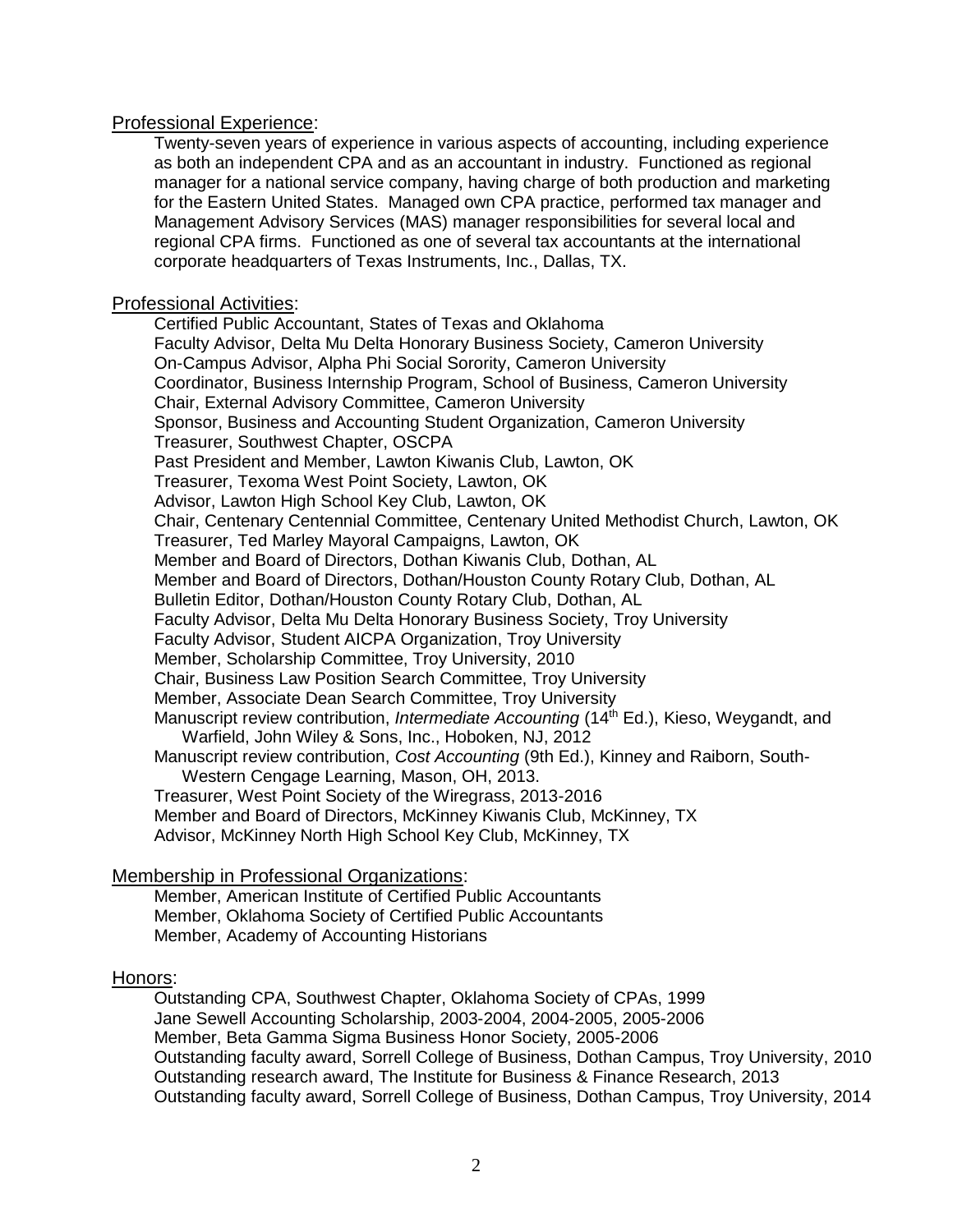Research Interests:

History of accounting Corporate power Corporate governance Critical/social/historical applications in financial and managerial accounting Examination of corporate fraud and corruption

## Publications:

- "Benefits of an internship program to students, business organizations, and universities." *Journal of Accounting and Finance Research*, 10 (2). 2002 (refereed). Co-author: T. K. Bhattacharya, Ph.D.
- "Neoliberalism, earnings management and executive compensation: A critical examination of Lucent Technologies." *European Journal of Management*, 10 (1). 2010 (refereed). Co-authors: Gerui Kang, Ph.D., and Letitia M. Pleis, Ph.D.
- "The changing role and responsibilities of audit committees in the United States." *Dissertation, University of North Texas*, 2010.

"Legislation of ethics in the early years of the Securities and Exchange Commission." *Review of Business & Finance Studies*, 4 (2). 2013 (refereed).

"Post-Civil War accounting practices in Natchez, Mississippi." *Accounting Historians Journal*, 43 (2). 2016 (refereed). Co-author: Ernest Capozzoli, Ph.D.

## Proceedings and Papers Presented:

Title – "Benefits of an internship program to students, business organizations, and universities"

- Meeting/Place/Date (1) Southwest Business Symposium, University of Central Oklahoma, Edmond, OK, Spring 2001
	- (2) American Academy of Accounting and Finance Conference, New Orleans, LA, December 2001
	- (3) ACBSP Conference, Midwestern State University, Wichita Falls, TX, Spring 2002

Title – "Stock option accounting in 1993 and 2004: Environmental differences or déjà vu?" Meeting/Place/Date – (1) Faculty workshop, University of North Texas, Denton, TX,

- December 2004
	- (2) Joint meeting, Academy of Accounting Historians and Accounting Hall of Fame, The Ohio State University, Columbus, OH, October 2005
	- (3) American Accounting Association Southwest Region Annual Conference, Oklahoma City, OK, March 2006
	- (4) Continuing Professional Education Conference, Dothan, AL, September 2006

Title – "Early Ethical Enforcement by the Securities and Exchange Commission." Meeting/Place/Date – Troy University Symposium, Spring 2010, Montgomery, AL